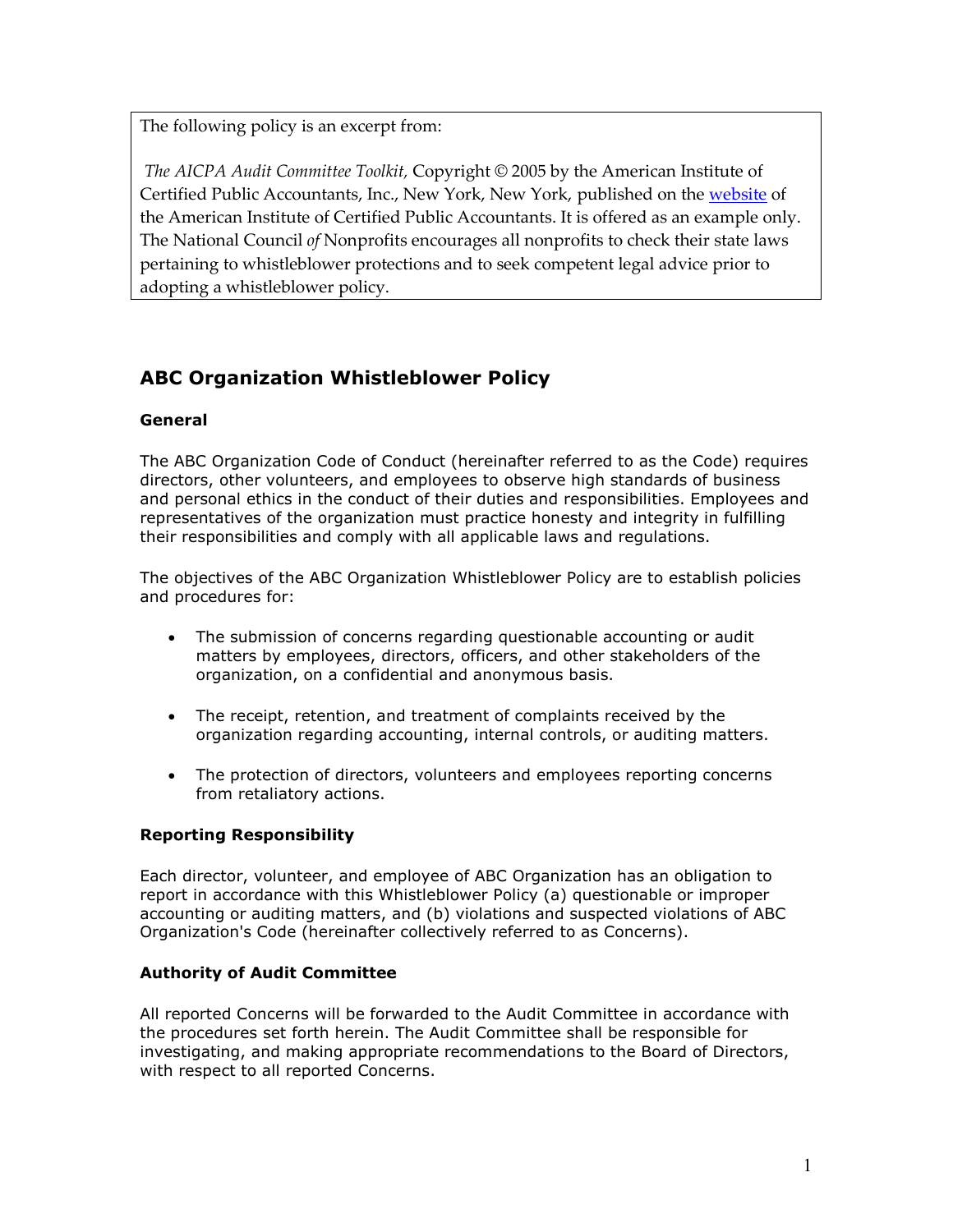#### **No Retaliation**

This Whistleblower Policy is intended to encourage and enable directors, volunteers, and employees to raise Concerns within the Organization for investigation and appropriate action. With this goal in mind, no director, volunteer, or employee who, in good faith, reports a Concern shall be subject to retaliation or, in the case of an employee, adverse employment consequences. Moreover, a volunteer or employee who retaliates against someone who has reported a Concern in good faith is subject to discipline up to and including dismissal from the volunteer position or termination of employment.

## **Reporting Concerns**

## **Employees**

Employees should first discuss their Concern with their immediate supervisor. If, after speaking with his or her supervisor, the individual continues to have reasonable grounds to believe the Concern is valid, the individual should report the Concern to the Director of Human Resources. In addition, if the individual is uncomfortable speaking with his or her supervisor, or the supervisor is a subject of the Concern, the individual should report his or her Concern directly to the Director of Human Resources.

If the Concern was reported verbally to the Director of Human Resources, the reporting individual, with assistance from the Director of Human Resources, shall reduce the Concern to writing. The Director of Human Resources is required to promptly report the Concern to the Chair of the Audit Committee, who has specific and exclusive responsibility to investigate all Concerns. If the Director of Human Resources, for any reason, does not promptly forward the Concern to the Audit Committee, the reporting individual should directly report the Concern to the Chair of the Audit Committee. Contact information for the Chair of the Audit Committee may be obtained through the Human Resources Department. Concerns may be also be submitted anonymously. Such anonymous Concerns should be in writing and sent directly to the Chair of the Audit Committee.

#### **Directors and Other Volunteers**

Directors and other volunteers should submit Concerns in writing directly to the Chair of the Audit Committee. Contact information for the Chair of the Audit Committee may be obtained from the Chief Financial Officer.

#### **Handling of Reported Violations**

The Audit Committee shall address all reported Concerns. The Chair of the Audit Committee shall immediately notify the Audit Committee, the President, the Executive Director, and Chief Operating Officer of any such report. The Chair of the Audit Committee will notify the sender and acknowledge receipt of the Concern within five business days, if possible. It will not be possible to acknowledge receipt of anonymously submitted Concerns.